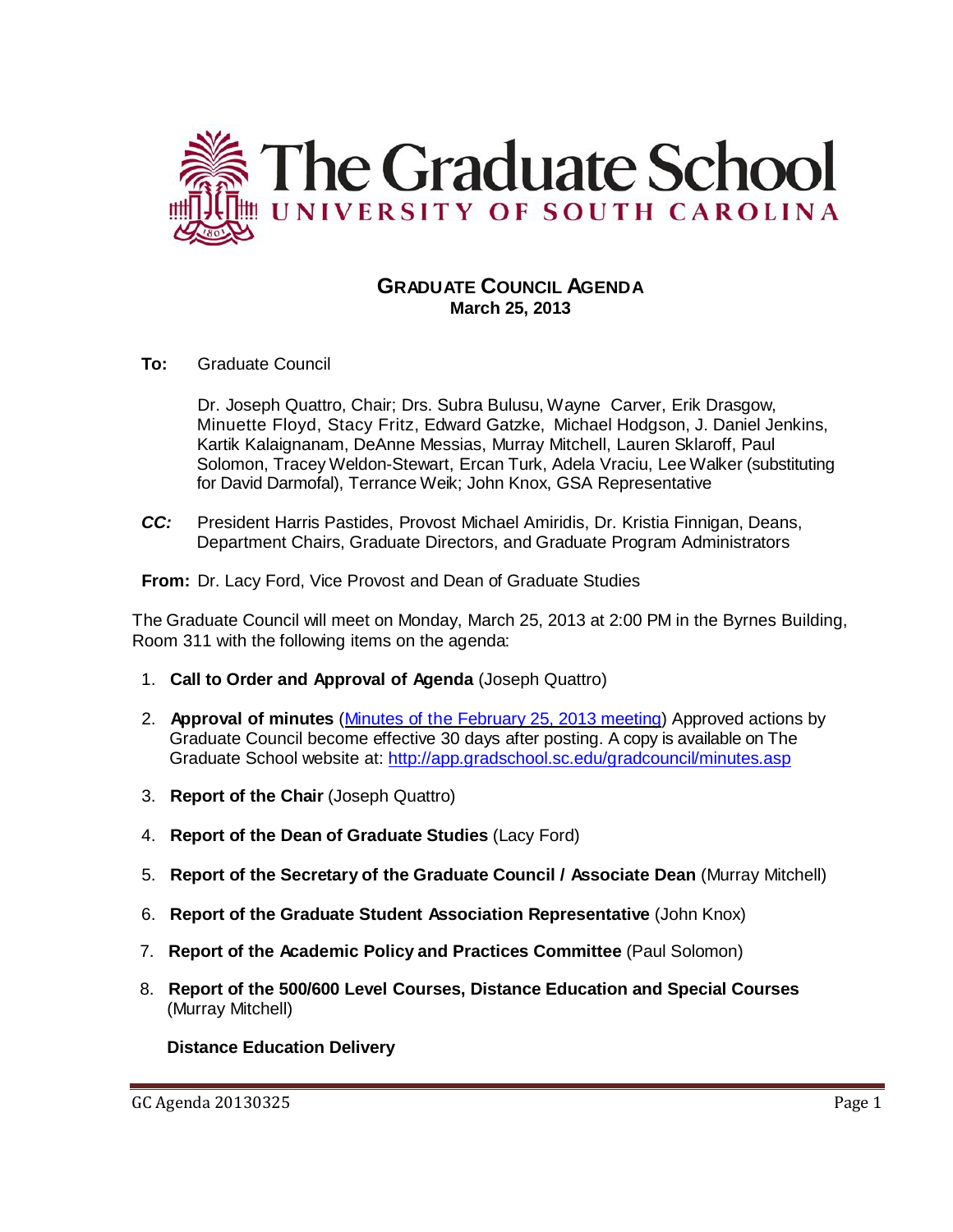[SOWK J 765 Sexuality Issues for Social Work Practice](http://gradschool.sc.edu/facstaff/gradcouncil/2012/SOWK%20J%20765%20Sexuality%20Issues%20for%20Social%20Work%20Practice%20DED_Redacted.pdf) (3) [Effective Term: Summer I 2013]

[EDRD 651 Introduction to Teaching Media Library](http://gradschool.sc.edu/facstaff/gradcouncil/2012/EDRD%20651%20Introduction%20to%20Teaching%20Media%20Library%20DED.pdf) (3) [Effective Term: Summer II 2013]

SOST 500 [Southern Discomfort](http://gradschool.sc.edu/facstaff/gradcouncil/2012/SOST%20500%20Southern%20Discomfort%20DED%20u20130325_Redacted.pdf) (3) [Effective Term: Summer II 2013]

#### **500/600 Level Courses**

[COMD 540 Principles of Audiology](http://gradschool.sc.edu/facstaff/gradcouncil/2012/COMD%20705%20Language%20Disorders%20in%20Adults%20CCP.pdf) (3) [Delete Course]

#### 9. **Fellowships and Scholarships Committee** (Wayne Carver)

#### 10. **Report of Science, Math, and Related Professional Programs Committee** (Ed Gatzke)

## *College of Nursing*

# **Bulletin Change**

[NURS MSN, PhD, DNP](http://gradschool.sc.edu/facstaff/gradcouncil/2012/NURS%20MSN,%20PhD,%20DNP%20BCH_Redacted.pdf)

Students desiring to practice at the advanced practice level at the MSN and Doctoral level have to meet very high standards and expectations for licensure, certification, and credentialing requirements to practice in the clinical agencies. Students who achieve a "C" in more than two core and foundation courses struggle to successfully complete the programs, pass national certification, and meet agency standards to practice.

Students who achieve a "D" or "F" are more at risk for unsuccessful completion of the programs, even if they fail one course. They tend to demonstrate failure of additional program requirements (subsequent courses, dissertation defenses, comprehensive assessments) and/or failure of post-graduation national certification for licensure.

[Effective Term: Fall 2014]

#### *Arnold School of Public Health*

**Course Change Proposal** [COMD 705 Language Disorders in Adults](http://gradschool.sc.edu/facstaff/gradcouncil/2012/COMD%20705%20Language%20Disorders%20in%20Adults%20CCP.pdf)

Change prerequisites/corequisites.

[Effective Term: Spring 2014]

# **Course Change Proposal**

[COMD 713 Neurogenic Disorders of Speech](http://gradschool.sc.edu/facstaff/gradcouncil/2012/COMD%20713%20Neurogenic%20Disorders%20of%20Speech%20CCP.pdf)

Change prerequisites/corequisites.

GC Agenda 20130325 Page 2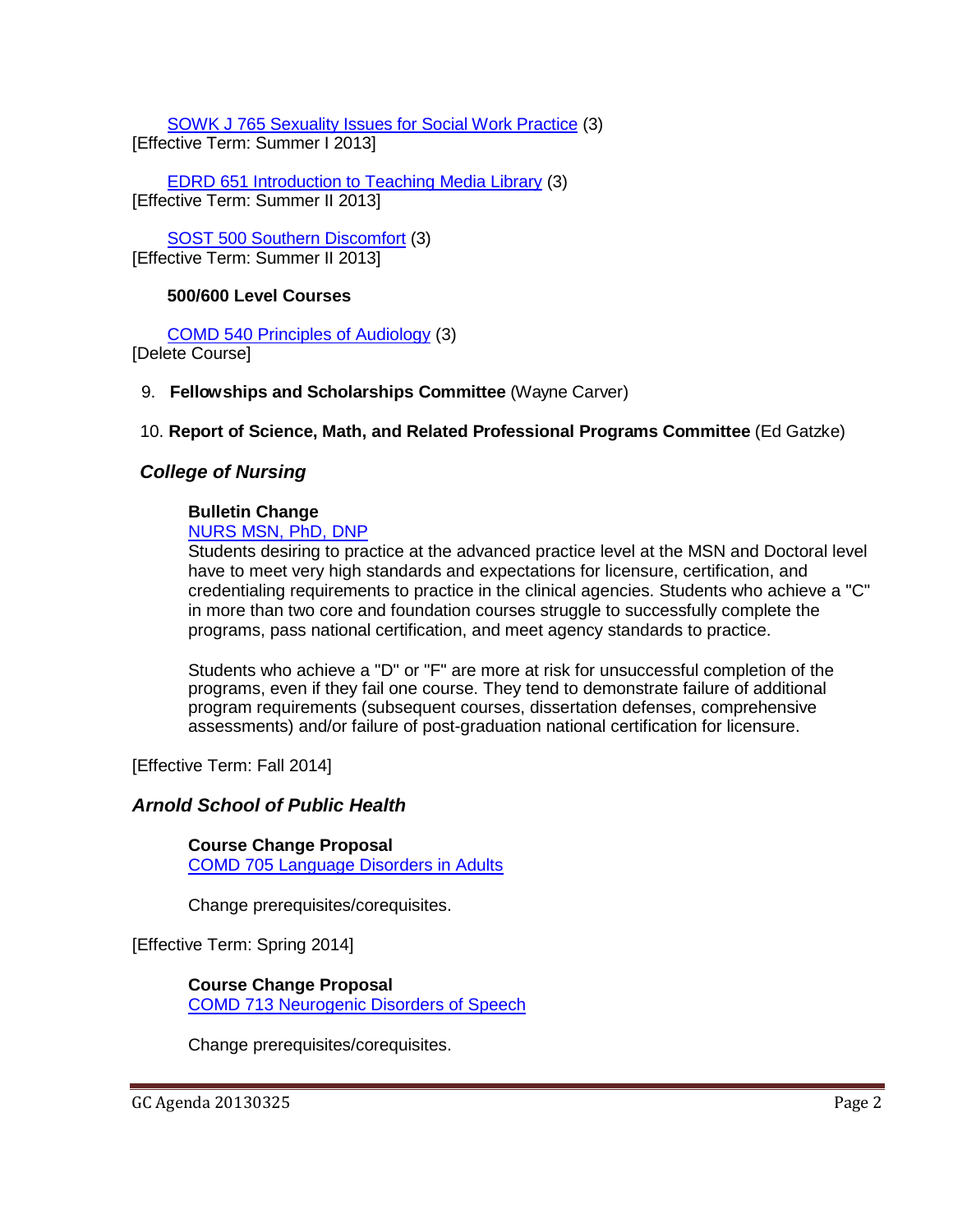[Effective Term: Spring 2014]

## **Course Change Proposal**

COMD [721Cognitive Retraining](http://gradschool.sc.edu/facstaff/gradcouncil/2012/COMD%20721%20Cognitive%20Retraining%20CCP.pdf) 

Change prerequisites/corequisites.

[Effective Term: Spring 2014]

**Course Change Proposal** [COMD 725 Pediatric Dysphagia](http://gradschool.sc.edu/facstaff/gradcouncil/2012/COMD%20725%20Pediatric%20Dysphagia%20CCP.pdf) Change prerequisites/corequisites.

[Effective Term: Spring 2014]

## **Course Change Proposal**

[COMD 754 Aural Habilitation of Children](http://gradschool.sc.edu/facstaff/gradcouncil/2012/COMD%20754%20Aural%20Habilitation%20of%20Children%20CCP.pdf)

Change prerequisites/corequisites.

[Effective Term: Spring 2014]

11. **Report of the Humanities, Social Sciences, Education, and Related Professional Programs Committee** (Tracey Weldon-Stewart)

# *College of Social Work*

**Course Change Proposal** [SOWK 739 Intervention Strategies in Military Behavioral Health](http://gradschool.sc.edu/facstaff/gradcouncil/2012/SOWK%20739%20Intervention%20Strategies%20in%20Military%20Behavioral%20Health%20CCP%20u.pdf)

Change Effective Date.

There is a growing need for social workers and other health professionals to have up to date information about the strategies and interventions that are appropriate for the issues, concerns and challenges of military members, veterans, and military families. Social workers in military and community settings provide assistance, treatment, and care in the transition from military to veteran status, including follow-up programs for injured military personnel and their families. In addition, in collaboration with others, social workers engaged in practice with military members and families develop procedures, programs, and policies to improve the quality of life for their clients and communities while maintaining a strengths perspective throughout When communities experience disaster, and populations are traumatized through natural means or terrorism, government intervention including National Guard deployment will include work by social workers and other helping professionals to immediately begin to help mitigate the crisis.

The purpose of this course is to provide social workers and other health and behavioral health professionals with knowledge about intervention strategies with military members, veterans of the military, and their families. This course will provide information on various treatments that are used in the management of concurrent traumas. Included will be